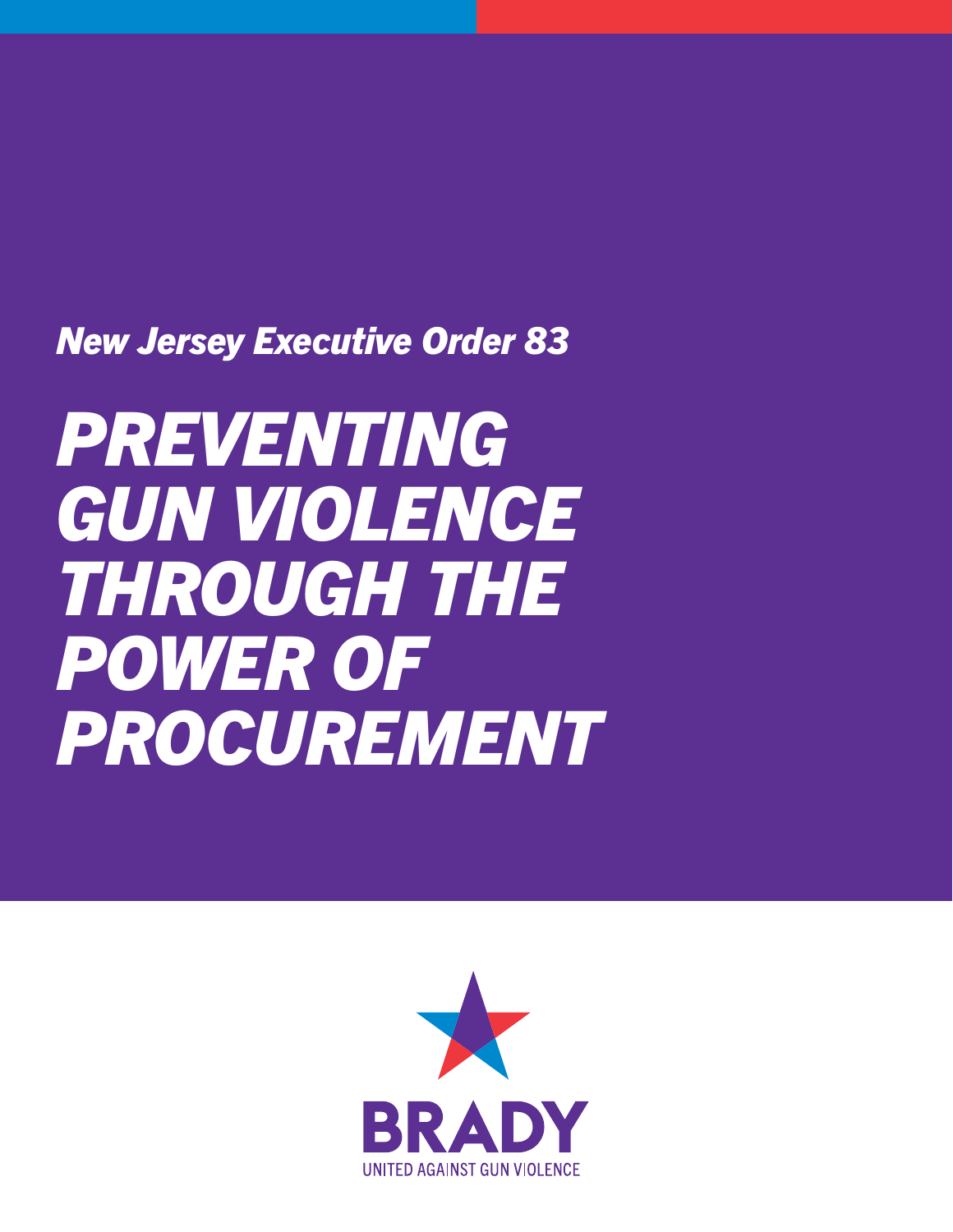## ABOUT BRADY

Founded in 1974, Brady works across Congress, courts, and communities, uniting gun owners and non-gun owners alike, to take action, not sides, and end America's gun violence epidemic. Our organization today carries the name of Jim Brady, who was shot and severely injured in the assassination attempt on President Ronald Reagan. Jim and his wife Sarah led the fight to pass federal legislation requiring background checks for gun sales. Brady continues to uphold Jim and Sarah's legacy by uniting Americans from coast to coast red and blue, young and old, liberal and conservative — against the epidemic of gun violence.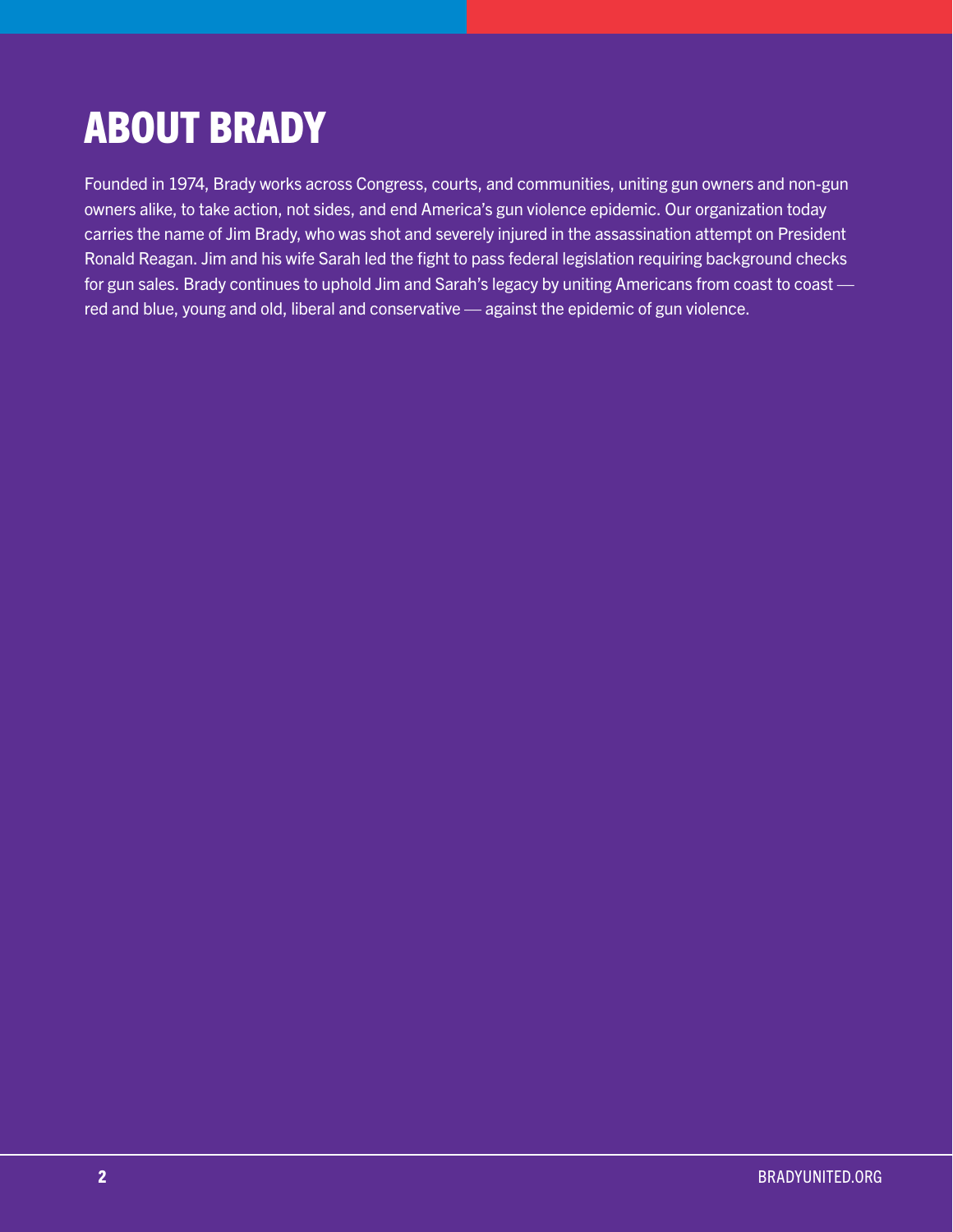# **SUMMARY**

State and local executives can — and must — act decisively to ensure that firearm sellers, distributors, and manufacturers adopt safe business practices that prevent guns from being diverted to the illegal market. In 2019, New Jersey Governor Phil Murphy did just that when he exercised his procurement powers to issue [Executive Order 83](https://nj.gov/infobank/eo/056murphy/pdf/EO-83.pdf) (EO 83), a policy designed to guarantee that firearm industry businesses and financial institutions providing services to the state are committed to gun safety principles. Toward that end, New Jersey state offices sent Requests for Information (RFIs) to the state's firearms and finance vendors to assess their commitment to public safety principles.

Brady subsequently submitted open records requests for the vendor responses to these RFIs, and our analysis of their content found that EO 83 was successful both in promoting gun safety and laying a strong foundation for future action on its behalf. The firearms industry responses show how seriously different vendors approach their obligation to minimize the public safety risks posed by guns — information which can be used to better inform the state's procurement decisions. The responses from the finance industry revealed that merely sending an RFI to its members can promote gun safety by giving them good reason to assess their approach to working with the gun industry, educate their executives on gun safety, and even adopt new policies regarding their relationships with gun industry clients.

This report shows how EO 83 established a broad foundation for future actions that will further advance the state's commitment to gun violence prevention, providing concrete recommendations to state and local executives around the country who wish to replicate and expand on New Jersey's landmark approach to procurement and gun safety. With the epidemic of gun violence claiming more than 40,000 lives a year, states should focus on measures they can take to promote legal compliance and safe business practices by leveraging their procurement powers — a life-saving, indeed necessary, tool that should be adopted by every state in the nation. This is particularly true in the current national climate, where a few states, such as Texas, are implementing regressive policies that seek to dissuade financial institutions from adopting gun safety strategies. If more jurisdictions follow New Jersey's lead, however, the industry will face mounting pressure to adopt practices that ensure compliance with the law and protect public safety, leading to less gun violence and more saved lives.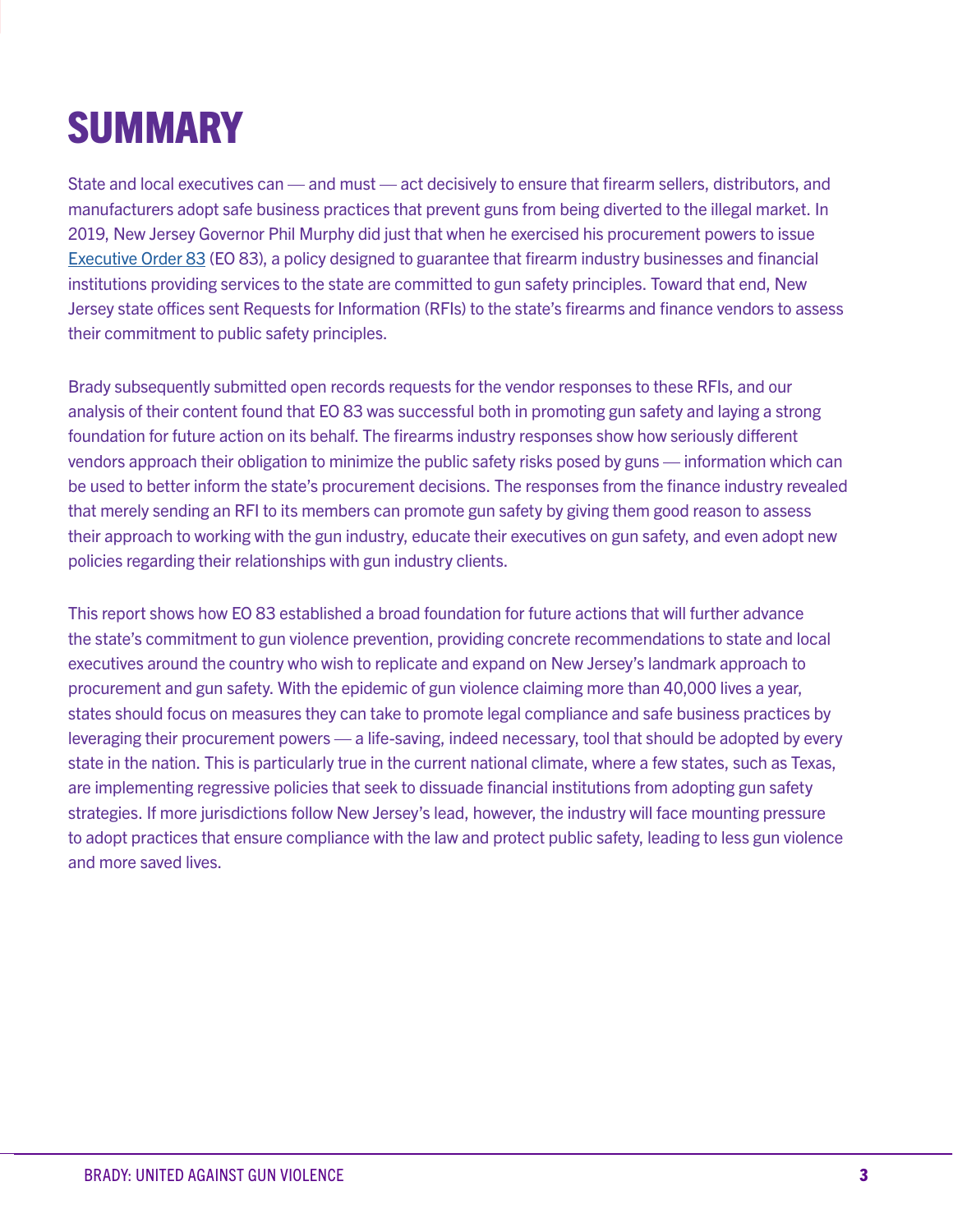### BACKGROUND

### PUBLIC PROCUREMENT

Public procurement refers to how a government body sources and purchases goods, services, or works. It is typically a function of the executive branch, which enters into purchase contracts with private vendors. These contracts are very desirable; the government is a reliable and major source of revenue. Because public procurement accounts for a substantial portion of taxpayers' money — one out of every \$3 state and local governments spend goes toward purchasing something1 — governments should carry out their procurement processes efficiently and with high standards in order to safeguard the public interest.

This process has historically focused on price, with the government buying from the lowest bidder. However, recent years have seen sweeping reforms in the procurement of goods and services related to certain industries, such as promoting diversity among suppliers by developing online portals where small businesses can apply for minority certifications or eliminating confusing paperwork many businesses face when first working with the state.<sup>2</sup> These reforms have proven fruitful, as a common denominator of top state procurement performers is viewing procurement as a means of advancing state goals.3

#### THE ROLE OF IRRESPONSIBLE FFLS AS CONTRIBUTORS TO GUN TRAFFICKING AND CRIME

America is experiencing a gun violence epidemic, fueled in part by a small number of irresponsible federally licensed firearm businesses (federal firearms licensees, or "FFLs"). The Bureau of Alcohol, Tobacco, Firearms and Explosives (ATF) considers FFLs to be the first line of defense in preventing the diversion of guns from the legal to illegal market, $4$  but has found that FFLs are the channel associated with the largest number of illegally diverted guns.<sup>5</sup> In addition, some individual traffickers, including straw purchasers who buy guns on behalf of another  $-$  often prohibited  $-$  person, $6$  or unlicensed sellers who buy from FFLs to sell guns to prohibited persons for a profit, return to the same FFL time and again to buy guns — which indicates that such FFLs know, or reasonably should know, that they are facilitating the trafficking of firearms.<sup>7</sup> Straw purchasers and straw purchasing rings are the number one source of trafficked firearms,<sup>8</sup> and FFLs who repeatedly sell to straw purchasers pose a particular threat to public safety: Their behavior allows the illegal buyer to divert larger numbers of guns to prohibited persons.<sup>9</sup> Further, theft from FFLs is spiking, creating another substantial channel through which guns are illegally diverted. Between calendar years 2013 and 2018, FFL burglaries rose by 16% and robberies by 300%. Between 2012 and 2019, more than 53,000 firearms were stolen from gun dealers. Even in the face of these alarming numbers,

*PUBLIC PROCUREMENT ACCOUNTS FOR A SUBSTANTIAL PORTION OF TAXPAYERS' MONEY — GOVERNMENTS SHOULD CARRY OUT THEIR PROCUREMENT PROCESSES EFFICIENTLY AND WITH HIGH STANDARDS IN ORDER TO SAFEGUARD THE PUBLIC INTEREST.*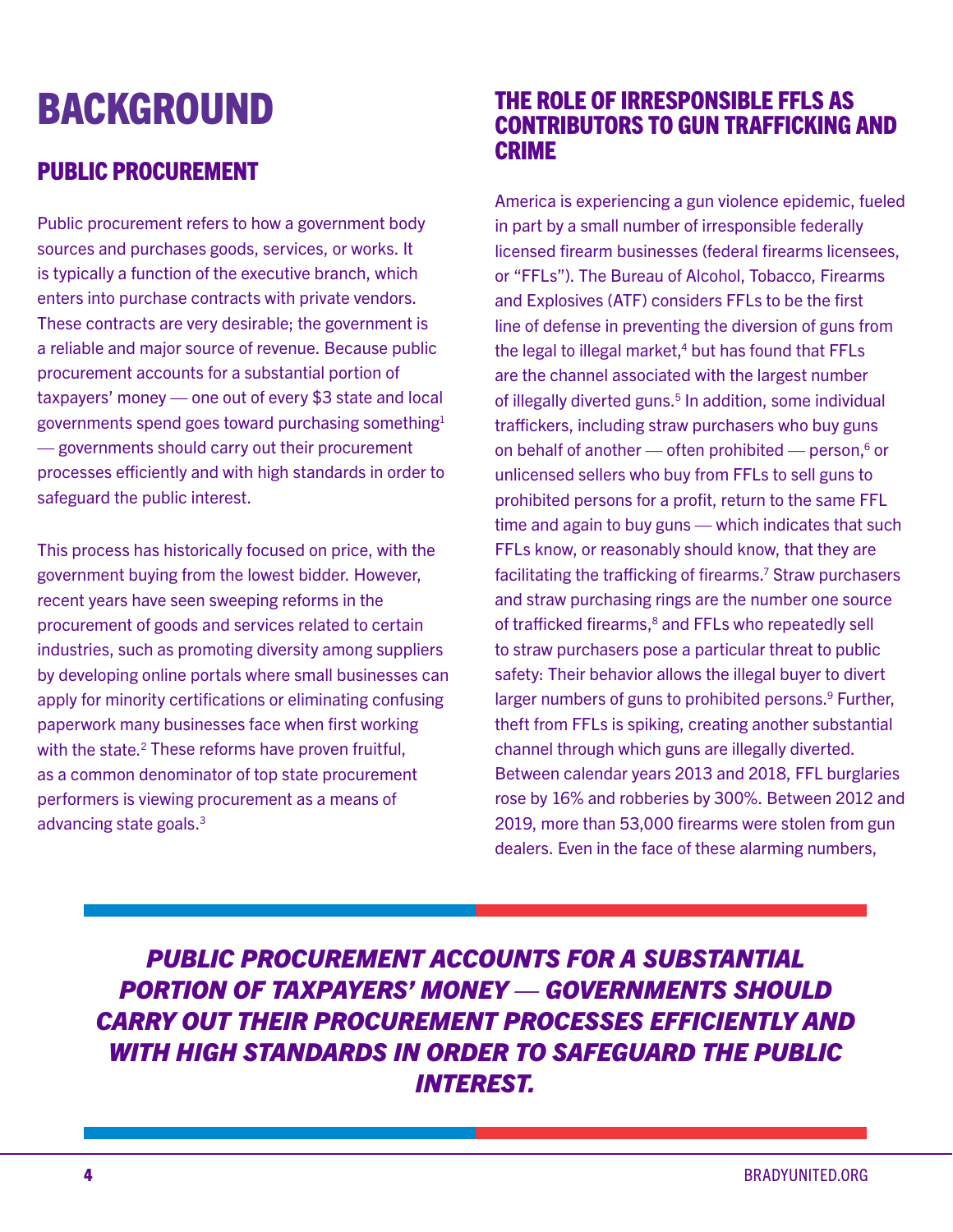however, the gun lobby opposes proposals for stricter security requirements as too onerous.<sup>10</sup> and many FFLs have not voluntarily implemented their own. In all, FFLs that do not adopt safe business practices can pose a significant threat to public safety, as many of these diverted guns end up as crime guns. $11$ 

Although there are known indicators of illegal trafficking — large cash payments, for example, or multiple purchases of the same firearm model, particularly cheaper models $12$  — federal law does not require FFLs to adhere to all of the safe business practices that would likely prevent these illegal transfers. Additionally, while ATF recommends that FFLs take "every precaution available" to prevent theft and  $loss<sub>13</sub>$  federal law does not require FFLs to adopt proven and effective measures that would help protect their weapons from theft. $14$ As a result, there are significant variations in FFLs' commitment to adopting common-sense safety and security measures — such as installing alarm systems and video surveillance or locking firearms in safes – that would safeguard inventories. While some have voluntarily adopted reforms that promote public safety, others put profit first. However, when even one FFL undertakes a voluntary reform, it can vastly reduce not only the diversion of guns from that FFL to prohibited purchasers, but also the flow of all new trafficked guns to prohibited persons in the city where the FFL operates.15 If more FFLs adopt reforms that promote safe dealing and prevent theft, it will significantly reduce gun crime in America by obstructing the largest source of trafficked guns. Until then, irresponsible and complicit FFLs will continue to fuel the gun violence epidemic.

#### FIREARMS PROCUREMENT

American law enforcement agencies and their officers buy a lot of guns. Cities across the U.S. spend in excess of \$5 billion a year on guns alone;ammunition and other supplies cost a few billion more. There are over one million law enforcement guns in the U.S.<sup>16</sup> This means

that the No. 1 purchaser of firearms is taxpayers, so government agencies and officials that procure firearms should be able to count on their FFL vendors to deal in a way that best promotes public safety. However, due in part to the absence of common-sense supply-side gun safety laws — which focus on not just the shooter, but how the gun ended up in the shooter's hands not all FFLs are similarly responsible; while many have voluntarily adopted policies that promote public safety, others put profit first.

State and local executive branches have discretion when it comes to procurement, presenting opportunities to promote responsible practices from gun industry businesses vying for purchase contracts. Such power is especially fruitful for cities; many states without strong gun safety laws have preempted municipal firearms legislation, meaning localities cannot enact gun safety laws because such power is reserved to the state. Because procurement policies are the jurisdiction of the executive branch, however, such a strategy evades the preemption barrier.<sup>17</sup> To promote gun safety in any jurisdiction without contravening the Second Amendment, the executive branch can ensure that state taxpayer dollars do not enable gun trafficking and crime, but instead promote gun safety by benefiting responsible firearm industry members and helping to change the irresponsible behaviors that too often enable tragedy.

\$5 BILLION

Cities across the U.S. spend over \$5 billion a year on guns alone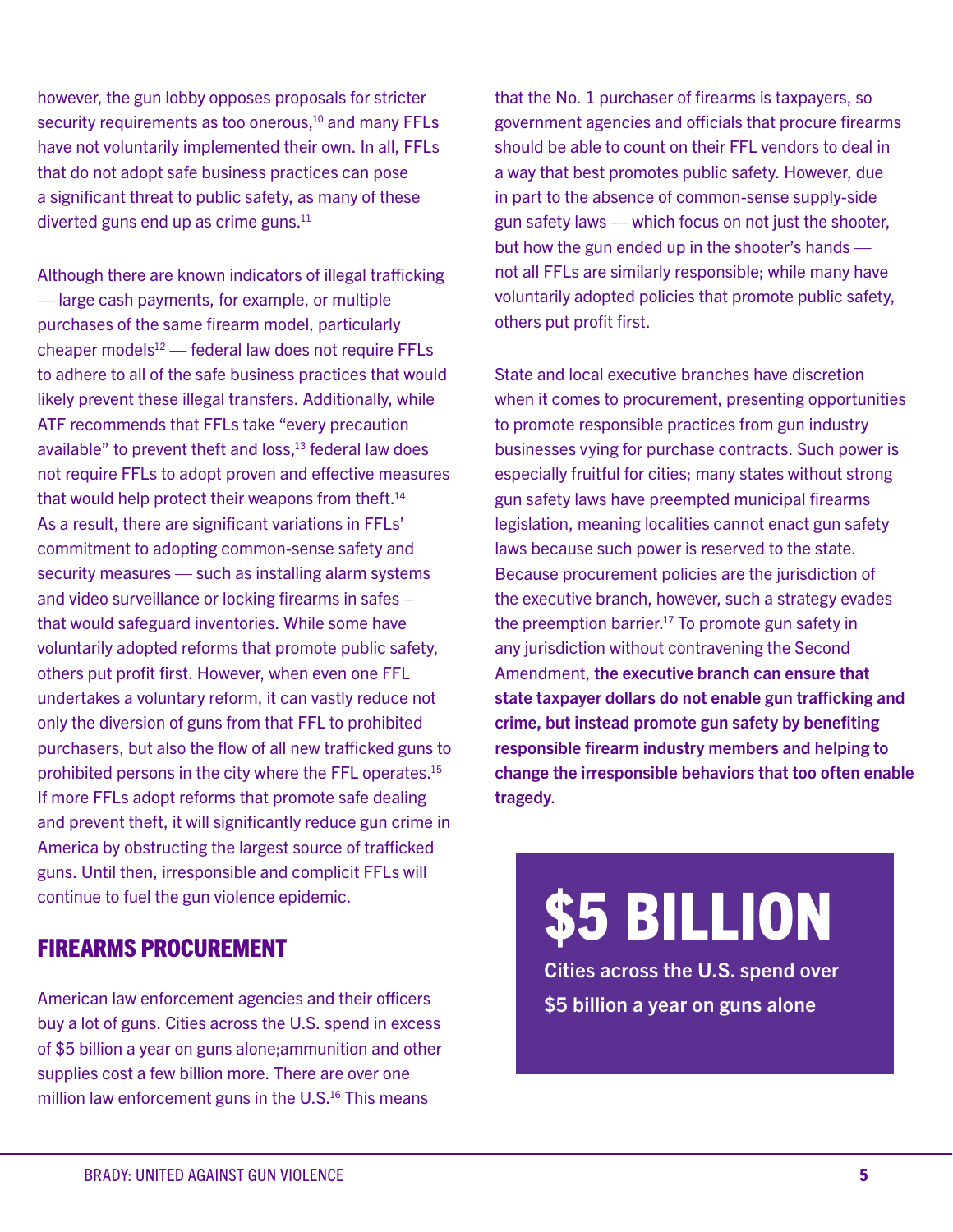### FINANCIAL INSTITUTION ENGAGEMENT

Another way to influence FFL behavior is by engaging with financial institutions. Governments are increasingly borrowing from commercial banks,<sup>18</sup> and many rely upon the finance industry to provide government bank accounts, investment options, treasury management, and other services. As a result, governments tend to have strong relationships with many financial institutions relationships which can be leveraged to advance public safety by engaging with the institutions on what they can do to promote gun safety, such as encouraging the adoption of policies that promote safe firearms transfers.

Financial institutions can leverage the services they provide to the gun industry to reform dangerous and irresponsible behaviors. For example, banks could refuse to extend credit to gun manufacturers that do not adhere to certain gun safety principles, $19$  thereby incentivizing them to adopt safe business practices to avoid an increase in their borrowing costs.

Encouraging financial institutions to adopt these policies is especially crucial now, as certain states are passing laws to punish banks that have done so. For example, Texas recently adopted a law that requires banks seeking municipal or state contracts to certify that they do not "discriminate" against the firearm industry, which would include rejecting clients "based on the types of weapons sold or customers served."<sup>20</sup> This law was likely meant to target larger global banks,<sup>21</sup> such as Citibank (the biggest underwriter of Texas muni sales in 2020), $22$ Bank of America, $23$  and JP Morgan, $24$  which have policies that appear to preclude financing certain actors, such as companies that make or sell bump stocks or sell to customers under 21. These policies are traditional business practices; banks can and do condition client relationships on reasons specific to a (prospective) client, and their terms include common-sense measures that echo similar restrictions established by some major

retailers, like Walmart. However, due to these new policies,25 banks in Texas must either play along with the gun politics of the legislature or risk being entirely shut out of the state's municipal bonds market.

Engaging with financial institutions on gun safety and building more social responsibility into firearms procurement are executive initiatives that can be immediately implemented to address America's gun violence epidemic. If an executive branch requires adherence to certain gun safety principles as a condition to participate in the procurement process, FFLs that fail to adopt those principles will not qualify for — or risk losing — lucrative and reliable purchase contracts. If financial institutions require the same conditions for prospective and existing customers, firearm industry members that do not comply can lose their financial lifelines. Through these means, executive branches can promote responsible behaviors from FFLs, resulting in a safer country.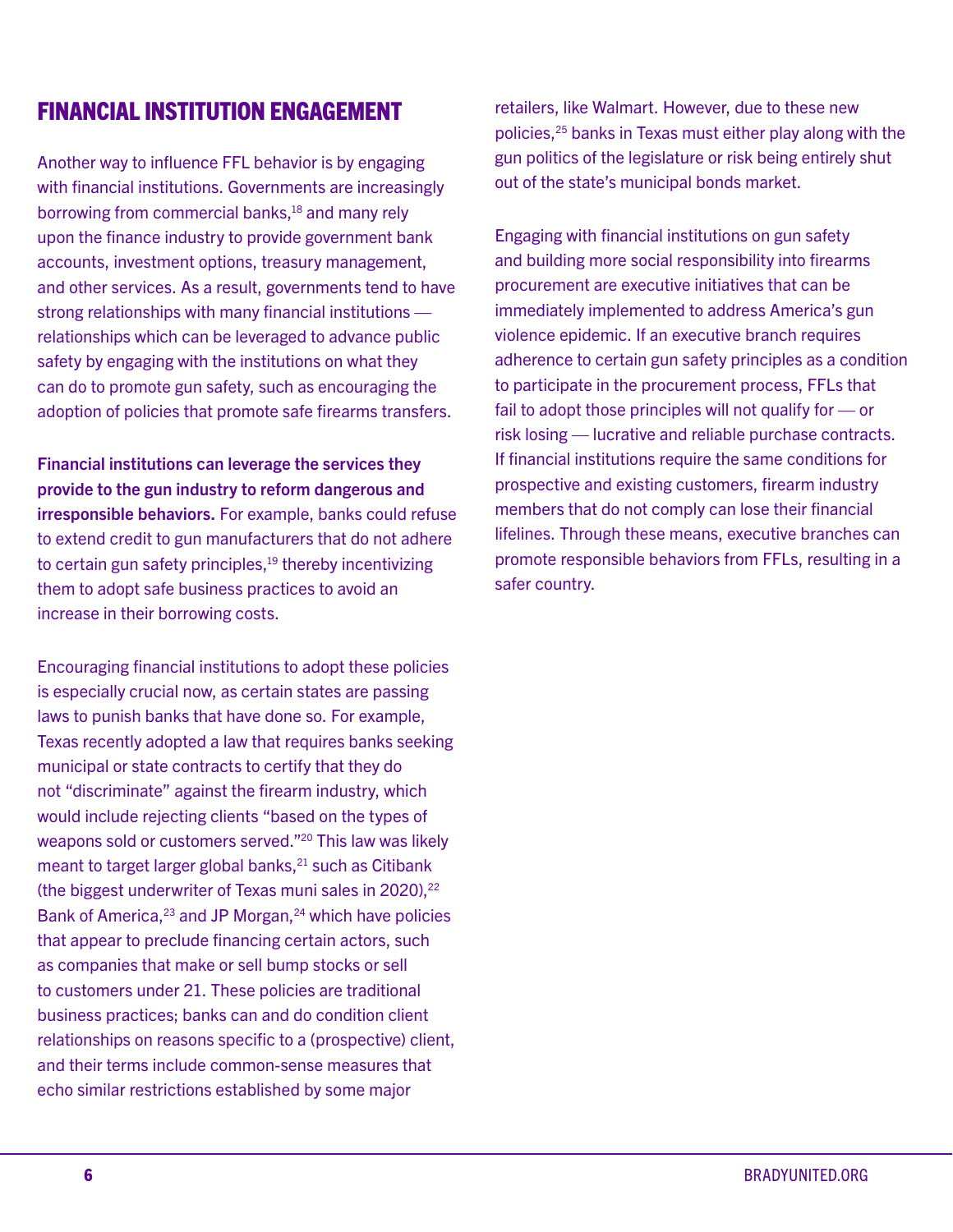### NEW JERSEY EXECUTIVE ORDER 83

New Jersey is a prime example of an executive branch using its procurement authority to advance the state's goal of protecting the public from gun violence. New Jersey, which spends \$70 million annually on firearms and ammunition for its state police and other law enforcement agencies, <sup>26</sup> has decided that those dollars should promote gun safety principles.

On September 19, 2019, Governor Phil Murphy implemented a landmark policy by signing Executive Order 83 (EO 83),<sup>27</sup> which seeks to ensure that the state is not doing business with the minority of FFLs that put individual profit over public safety. As he stated: "[M]y administration is committed to making our communities safer by aiming to do business with gun dealers that have adopted best practices to reduce gun violence. We want those who do business with New Jersey to share our values and be committed to ending the scourge of gun violence in our communities." Senior Advisor Bill Castner added: "The goal here is to ensure we are not engaging

with bad actors and to ask businesses dealing with the state to help ensure minimum standards to reduce the flow of illegal guns to New Jersey."28

In furtherance of these goals, EO 83 included several directives.29 The state's Division of Purchase and Property (DPP) was ordered to guarantee that any state bid solicitation for guns and/or ammunition requires that each vendor, prior to award, certifies adherence to listed public safety principles (including, among others, taking measures to protect against gun theft and implementing policies to detect and prevent straw purchases).30 To do so, DPP was directed to send requests for information (RFIs) to FFLs from whom the state procures its firearms, asking them to outline their existing policies that enhance and promote firearm safety so that DPP could determine whether their practices adhered to the listed public safety principles. The DPP sent its RFI on October 7, 2019. In addition, the state's Department of Treasury (DOT) was directed to send RFIs to financial institutions doing business with New Jersey. The DOT accordingly issued RFIs asking for disclosure of any company code of conduct or principles that relate to gun safety or the responsible sale of firearms on October 8, 2019.

*EXECUTIVE ORDER 83 SEEKS TO ENSURE THAT THE STATE IS NOT DOING BUSINESS WITH THE MINORITY OF FEDERAL FIREARM LICENSEES THAT PUT INDIVIDUAL PROFIT OVER PUBLIC SAFETY.*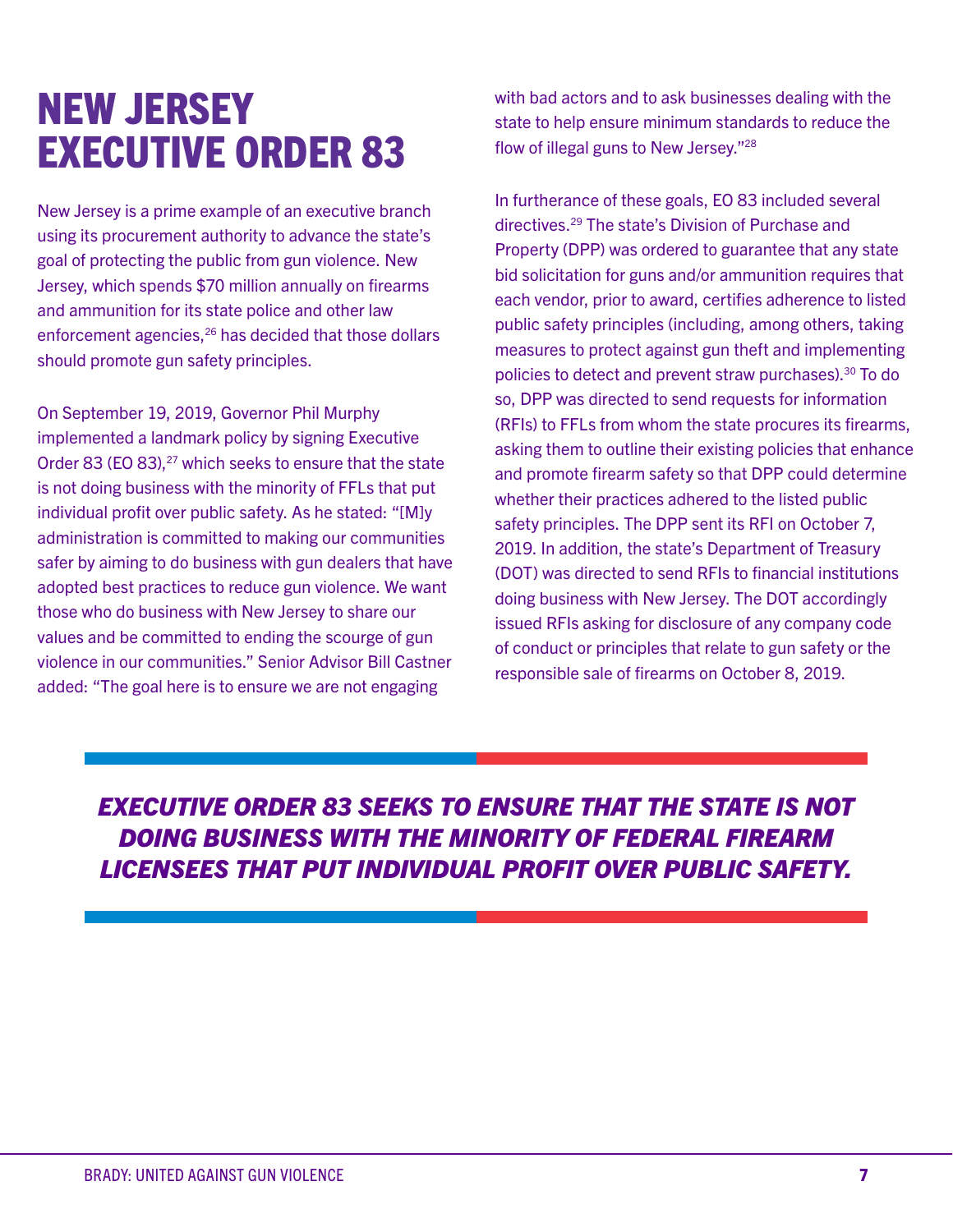# BRADY TAKES ACTION

Brady submitted a request through New Jersey's Open Public Records Act (OPRA) to obtain the records received by both DPP and DOT in response to the issued RFIs. This request resulted in our receiving 376 pages of documents obtained by the DPP and DOT — documents full of information which, upon analysis, lead us to determine that EO 83 not only had a positive preliminary impact, successfully promoting gun safety among gun vendors and financial institutions, but that its influence is likely to grow over the years to come. In the following sections, we synthesize the private entities' responses, explore the effect EO 83 had on these entities, and provide important implications from these productions for other jurisdictions wanting to reduce gun trafficking and violence through executive branch strategies.

## WHAT BRADY FOUND

### FFLS

In the RFI sent to FFLs, New Jersey's DPP asked gun industry vendors to respond to sets of questions one for retailers, one for upstream entities (firearms manufacturers and distributors) — to assist DPP in assessing whether the vendors' practices adhere to the gun safety principles embraced by New Jersey in EO 83.

Retailers were asked about their policies and practices in place to: prevent, detect, and screen for risky transactions; protect against inventory theft; train employees; assist law enforcement in the investigation and prevention of criminal access to guns; and for any other policies adopted by the dealer that promote public safety. Manufacturers were asked to describe their standards and policies in place to induce the retailers authorized to sell the company's firearms to adopt these same practices.

In response to our OPRA request, Brady received seven FFL responses, including retailers, manufacturers, and one distributor. Of the respondents, two retailers indicated that they take gun safety seriously. One retailer, Officer Store, went beyond New Jersey's listed principles by detailing how it matches a purchaser's identification to the name listed on the invoice, prohibits employees from coaching customers about filling out forms required to be completed in connection to a gun sale, refuses transfers to anyone "exhibiting signs of instability," and does not participate in gun shows. It also informed DPP of its inventory protection policies, which included electronically recording sales within one day, requiring each employee to pass a background check and attend training, and annually reviewing and updating its compliance policies and procedures. Similarly, retailer Atlantic Tactical mentioned how it conducts background checks on employees pre-employment, does not participate in gun shows, repeatedly completes ATF training, empowers employees to refuse a sale at any time, and uses multiple theft protection measures.

In contrast, retailer Eagle Point attacked each of the RFI's public safety principles and accused New Jersey of "a profound lack of understanding of the problem," alleging that the RFI's drafters were "embarrassingly ignorant of New Jersey and Federal Firearms Law." Eagle Point's owner further stated that the FFL "strongly discourage[s] credit cards because of the 5% fee the bank charges us" — although paying in cash is an indicator of a straw purchaser or other individual trafficker.<sup>31</sup> In response to New Jersey's question of whether or not the FFL annually reviews and updates its compliance policies, procedures, and training materials regarding firearms and ammunition transactions, Eagle Point claimed that "[FFLs] cannot update once a year. It does not work that way… There is no annual review," although the other FFL responses proved this point wrong by responding affirmatively. In response to whether the FFL tapes or records transactions — both of great value to authorities investigating firearms trafficking or other crimes — the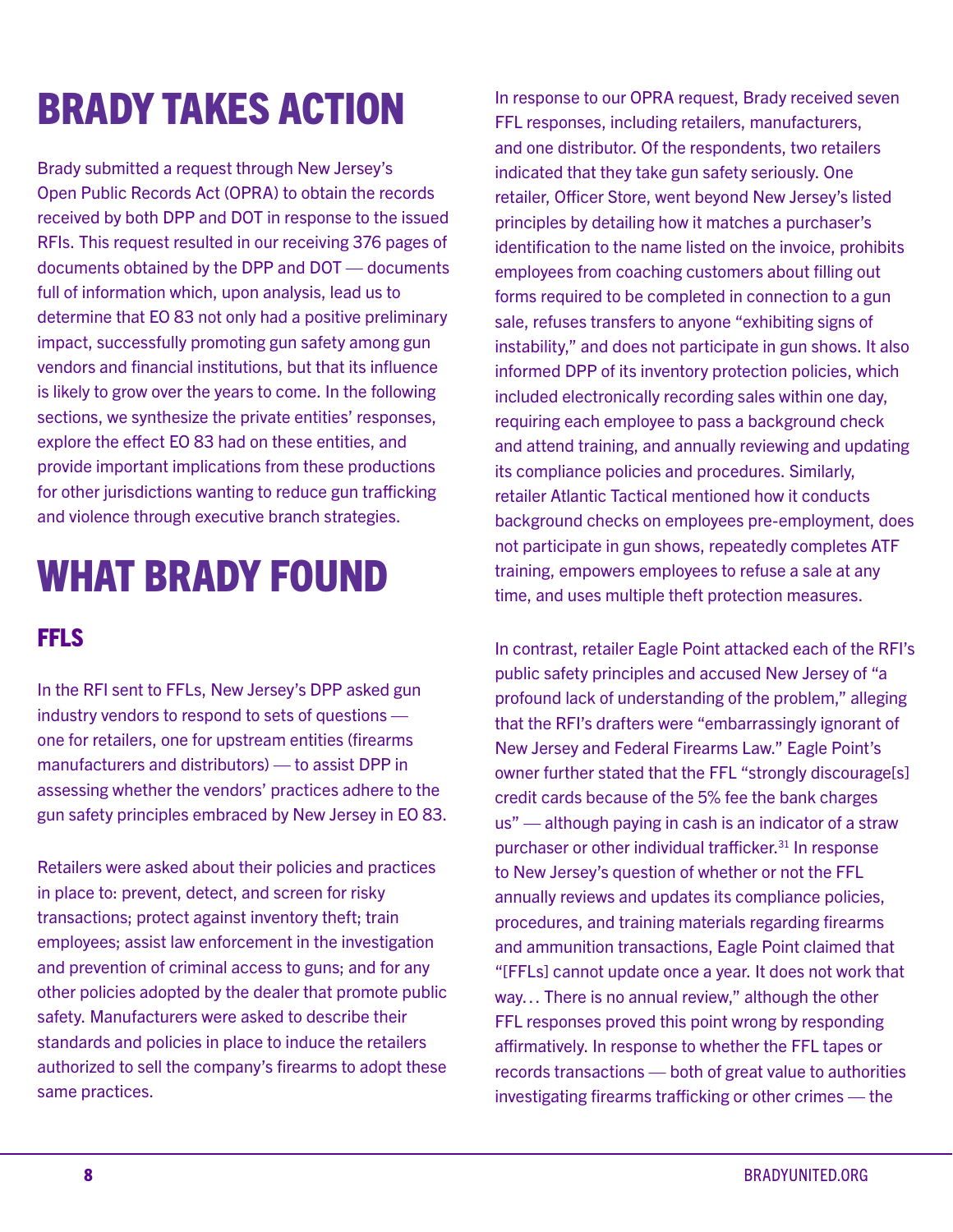owner answered: "This IS NOT NAZI GERMANY OR STALIN'S RUSSIA." This content continues for several pages, and is followed by a list of recommendations for the DPP, including repealing a law that prevents "anyone from defending themselves in their own home with a handgun if they are under the age of sixteen. I call it the New Jersey Sacrifice Your Child Law."

Remington, the only manufacturer to provide a substantive response to the RFI, stated that its business model is based on sales to wholesale distributors who possess the requisite government authorizations, not on providing inventory to retailers — except select large chains with "robust and professionalized compliance programs." Remington also cited its membership to the National Sports Shooting Foundation (NSSF), an industry trade association, noting that it adheres to NSSF initiatives. The manufacturer also attached a letter from the NSSF purportedly demonstrating how adherence to NSSF initiatives satisfy compliance with the public safety principles required by the EO.

Finally, Benelli U.S.A. was the sole distributor to respond to the RFI in full. Benelli submitted a list of its policies and distribution controls, including: screening dealers selling its products; credit checks and scrutiny of news reports to ensure its customers maintain a regular business; regularly visiting customers to inspect premises and verify business operations; advising law enforcement prior to authorization of new dealer customers; and

requiring fingerprints and background checks of all of its officers and directors. Benelli is also a manufacturer, so it further detailed the safety features in its products, including extensive safety instructions with each firearm, external safety levers, and the ability to readily and easily check if the gun is loaded. It also listed safeguards in use to prevent theft, such as shipping in boxes lacking any reference to their contents and an extensive internal security system, including screening employees. However, Benelli concluded its response with a section entitled: "Remedies Sought by Gun Control Advocates are Ineffective or Otherwise Undesirable."

These responses may not have immediately affected the responsibility of vendors from which New Jersey procures its firearms, but they provide extensive information that the state could use to ensure responsible procurement in the future — such as terminating its relationships with those FFLs that the DPP does not believe promote public safety. Officials can also require prospective vendors to respond to the same RFI when issuing invitations to bid or requests for proposals in the future, allowing the state to screen out any vendors that do not advance its goals. These processes will force FFLs with existing government contracts to adhere to New Jersey's set principles or lose substantial business — outcomes which both remind other FFLs that adopting the state's principles is key to seeing the state's money. And, importantly, this policy ensures that New Jersey spends its taxpayer dollars to benefit only responsible FFLs that promote public safety.

*THESE PROCESSES WILL FORCE FEDERAL FIREARM LICENSEES WITH EXISTING GOVERNMENT CONTRACTS TO ADHERE TO NEW JERSEY'S SET PRINCIPLES OR LOSE SUBSTANTIAL BUSINESS.*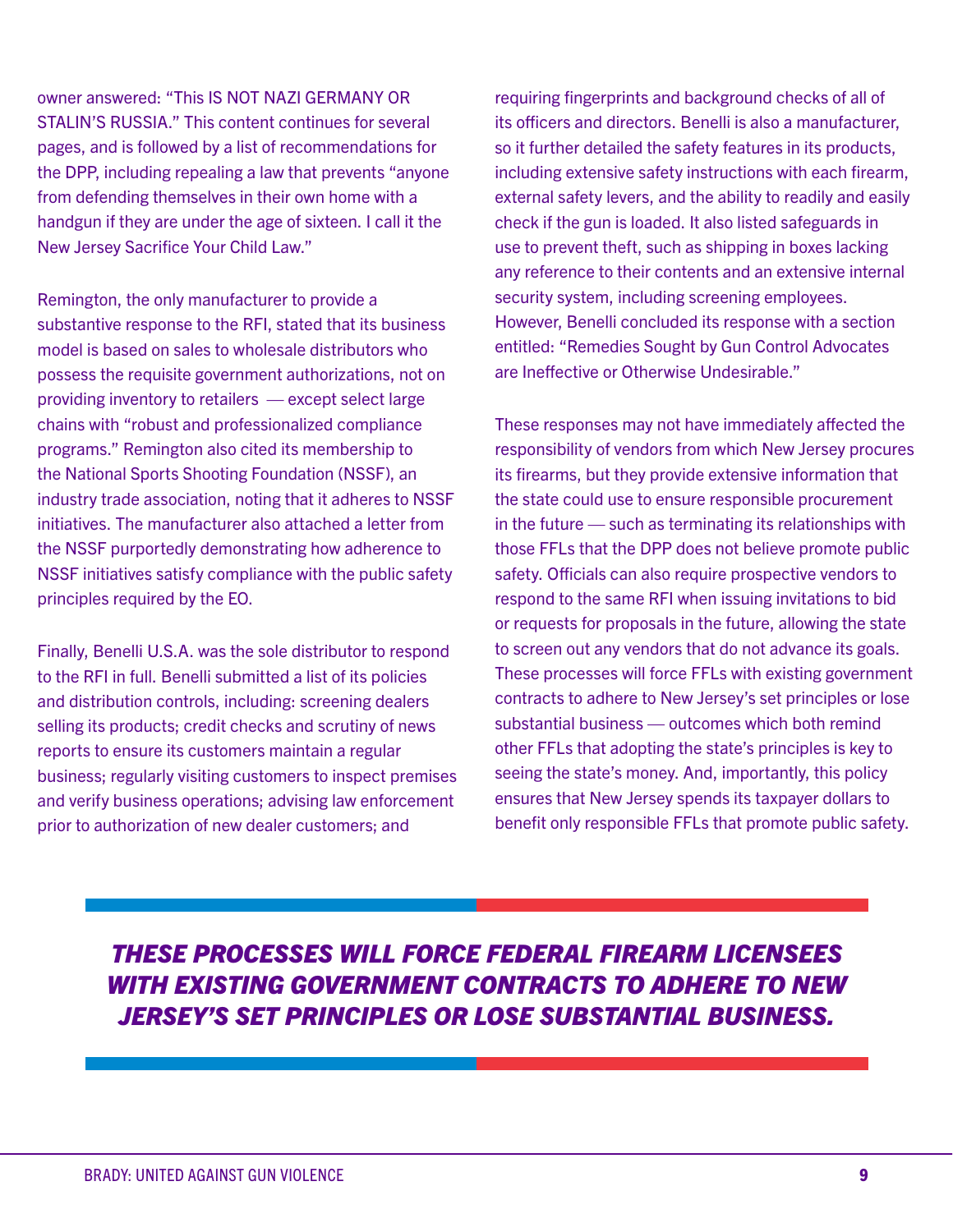### FINANCIAL INSTITUTIONS

Ninety financial institutions responded to the DOT's RFI about their policies on gun safety and the responsible sale of firearms, and the majority of the respondents did have relevant policies. Many are broad and focus on individual clients or the reputation of the institution, but could still be used — and sometimes already are — to impact engagement with the firearms industry. Other financial institutions provided their industry-specific policies that impact FFLs more directly.

A number of responding financial institutions had limited or no exposure to the firearms industry. Some noted policies such as: prohibitions on owning assets invested in publicly-traded firearms manufacturers; restrictions on providing investment services, financing, or advice to firearms manufacturers; restrictions on opening accounts for arms dealers; and guidance discouraging loans to firearm manufacturers. One institution, PNC, mentioned its 2013 guidance discouraging new loans to gun manufacturers, and KeyBank National Association noted that it does not maintain accounts for the NRA.

Several institutions provided information on internal policies responsible for laying out the conditions and parameters to be met before engaging firearm industry members. Many of these institutions require, for example, that retailers adhere to certain responsible selling practices; many also place limitations on the types of weapons the FFL manufactures and/or sells. These policies directly promote the responsible manufacture and sale of firearms, limiting the exposure of financial institutions to irresponsible FFLs. For example, BMO Capital Markets noted its policy under which it will not take new firearm industry customers who do not adhere to requirements such as ensuring buyers are at least 21, requiring background checks, and guaranteeing compliance with all applicable laws and ordinances. BMO will also not provide banking services with entities that manufacture or sell assault-style weapons, bump stocks,

or high-capacity magazines. Further, BMO's account managers are directed to work with existing customers to align their practices to these requirements; if the customer declines, they are transitioned out of the bank. Additionally, among other terms, Goldman Sachs does not make principal equity investments in businesses primarily engaged in manufacturing handguns. PNC noted that its merchant credit processing services works with an external party to determine rules for client acceptance, including prohibiting home-based or cardnot-present gun sales.

Many institutions that engage in business with the firearms industry perform enhanced due diligence when onboarding and monitoring industry members. These policies include more stringent due diligence before onboarding an industry client — such as verifying the FFL's license(s) and conducting media searches and website inspections — and more frequent reviews once a client is onboarded. Many institutions with such policies noted that these reviews can result in ending relationships with customers unwilling or unable to comply with the institution's standards and/ or those that violate any firearm laws. These policies allow the institutions to actively evaluate their firearm industry relationships and keep them in compliance with the institution's policies and goals; they can also incentivize safe behavior from industry members. For example, Investors Bank requires periodic review of any firearm industry relationship to confirm that the client's transactions and behaviors warrant continuing business. Barclays stated that when prospective transactions may involve exposure to civilian firearms, the institution conducts an enhanced process designed to identify and assess factors that may pose a risk to the community or which do not adhere to Barclays' social responsibilities. U.S. Bank requires documentation of the client's compliance with the law, disclosure around fines or litigation relating to non-compliance with firearms laws, and information on the oversight of vendors' compliance.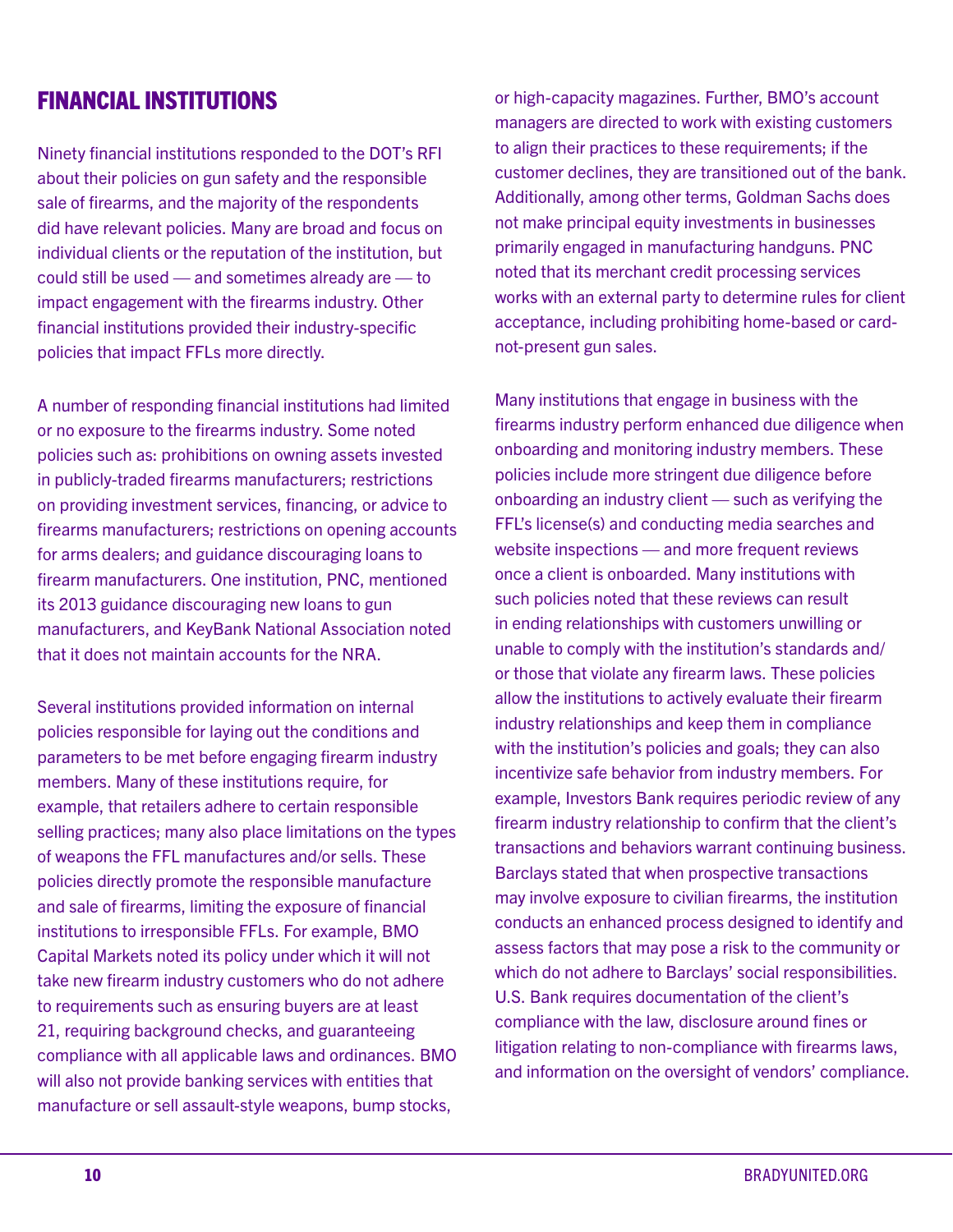A number of general policies that the responding institutions provided also pertained to firearms industry engagement, including individual client avoidance. Many institutions allow individual customers and clients to screen "sin stocks," such as gambling, tobacco, and weapons, from their portfolios and accounts. At least one institution — BlackRock — is exploring "ideas for new funds," including portfolios that exclude only firearm manufacturers and retailers; BlackRock also noted that it has initiated contact with clients to help them understand their exposure to civilian firearm companies, and offers clients a choice of products that exclude firearm manufacturers and/or retailers. Sometimes described as "socially responsible investing," these methods ensure that clients with social concerns can alter or eliminate their firearm industry exposure.

In addition, many institutions provided information on their Environmental, Social, and Governance (ESG), or risk-reputation, policies, through which internal committees and teams assess certain factors to determine the risks posed by prospective industry customers. A few of these institutions automatically deem any firearms industry customer as "high-risk," and — even if onboarded — subject them to enhanced monitoring and review. These policies often result in reduced business with the firearms industry because such a certain client exceeds the institution's defined risk appetite. For example, Credit Suisse noted that it "has found its risk appetite limited in some sectors and declined the opportunity to provide services to U.S. based firearms manufacturers for a number of years."

Brown Brothers Harriman explicitly prohibits opening accounts for arms dealers as they do not fall within the firm's risk tolerance. During onboarding, First Hope Bank risk rates all customers; conducting gun sales prompts an automatic 30 point addition to a customer's risk score, with scores greater than 50 subject to quarterly review.

Outside of regular business policies and codes, several institutions outlined direct actions they have taken to promote gun safety. Institutions noted donations, signing pledges, engaging with communities, and forming committees to discuss gun safety. Some have also engaged in conversation with the firearms industry. BlackRock mentioned in its response that it proactively engaged with firearm industry players in which clients are invested regarding their business practices and policies. BlackRock sent respective lists of questions to manufacturers and retailers, asking for their strategies and processes implemented to ensure that these FFLs have sufficient controls in place to manage the risks associated with irresponsible dealing.<sup>32</sup> BlackRock noted that it may use the conversations to vote against specific directors or management on shareholder proposals. Schroeders also contacted several companies for clarity on the types of firearms available for sale through companies' stores or websites, the scope of any changes made to companies' responsible selling policies, and how compliance is monitored.

These responses demonstrate the impact of the DOT's RFI on financial institutions. The RFI led at least 90 institutions to review their exposure to the firearms

### *THE REQUEST FOR INFORMATION PERSUADED SOME INSTITUTIONS TO IMPLEMENT NEW POLICIES THAT PROMOTE GUN SAFETY.*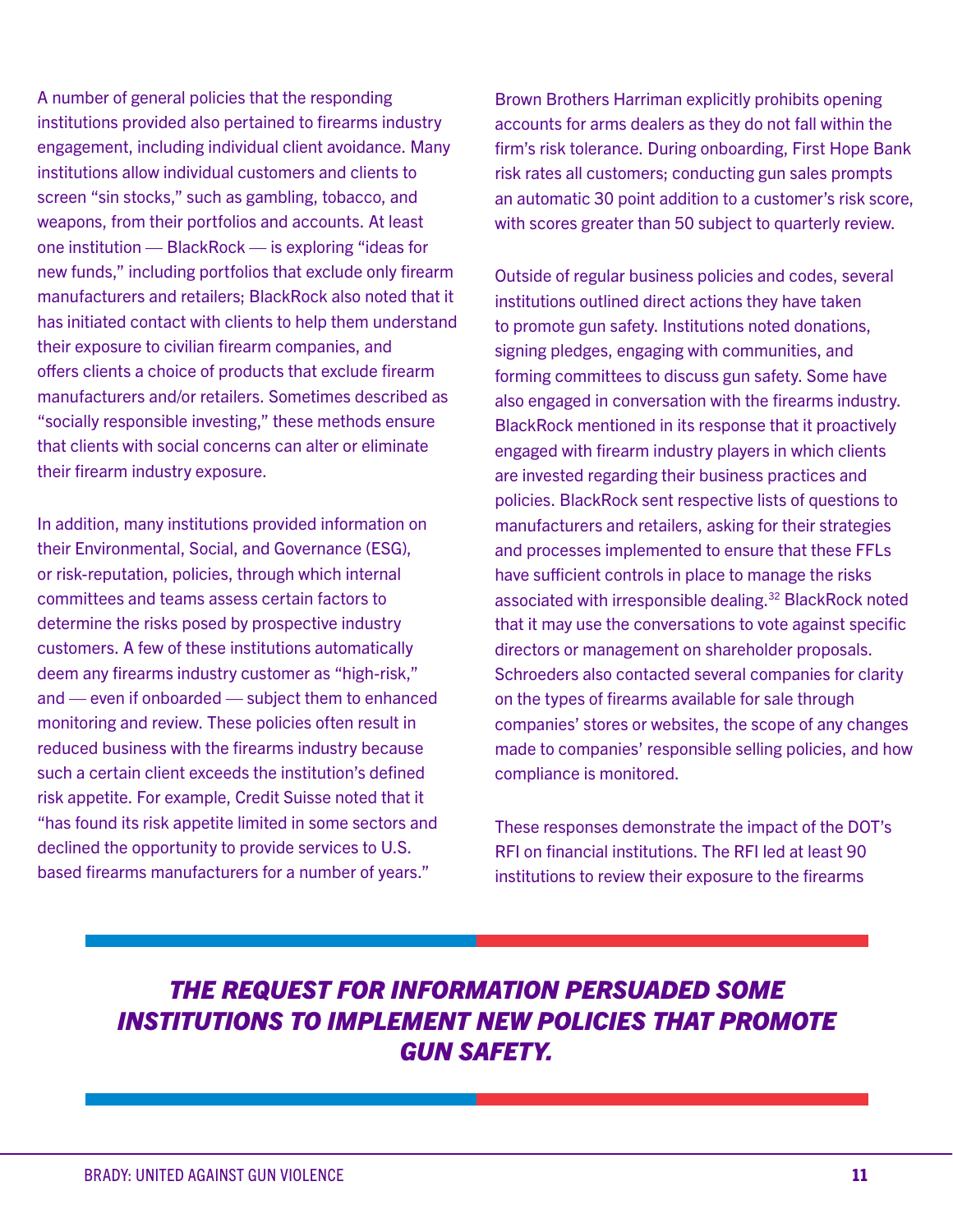industry and consider what future relationships with it might look like. For example, Stifel Financial wrote that its review found its exposure to the sector very limited in size, but that the institution was taking gun safety very seriously at both the management and board levels. While Prager & Company primarily supports unrelated entities, it noted that if its financing activities were to change, it would "certainly consider the adoption" of a gun safety policy or responsible selling code.

The RFI also apparently persuaded some institutions to implement new policies that promote gun safety. Institutional broker-dealer American Veterans Group (AVG) sent its initial response from an SVP on December 19, stating that, though AVG did not have a policy currently in place to promote responsible selling, that they "applaud[ed] the state in its stated goal, and as we grow, hope to be in a position to influence gun safety, and the responsible sale of firearms." AVG then sent a second letter from its CEO on December 26, revealing the RFI's significant impact on the institution: "The Firm takes a stand against senseless gun violence … the Firm has taken a stand that it will not transact business with any client deemed not committed to gun safety and the responsible use of firearms."

Investment firm Ramirez also attached a new policy in response. The policy, dated December 1, 2019, requires best practices of firearm industry members as a condition to engage in business with Ramirez, including only transferring a firearm when a background check is completed with a "proceed" response $33$  and restricting sales to individuals under 21 unless the buyer has received formal gun safety training. Ramirez also noted that it will not provide underwriting or investment services to gun manufacturers unless they sell guns only through retail channels that follow its set practices. The firm mentioned that the "outreach [by the DOT] has caused senior management at Ramirez to become more informed about gun safety issues and the measures Ramirez can implement to promote more gun safety practices with our customers."

Drexel Hamilton, an institutional broker-dealer, stated that it had not yet formally adopted a relevant policy, but was "in the process of adopting something along the lines of the attached draft." The draft, dated October 29, 2019 and titled "Gun Safety," outlines the institution's commitment to the need for thorough training in the use and safekeeping of firearms.

Spencer Savings Bank had also "not currently adopted" any relevant policy when it responded, but noted that it was in the process of making a determination on the appropriate policy for doing business with the firearms industry in the future or to otherwise ban such relationships altogether. This undertaking was likely induced by the RFI, as the Bank does not currently engage in business with the firearms industry.

Finally, Stern Brothers produced a "Code of Conduct Related to Gun Safety, Possession of Firearms on Company Property, and the Responsible Sale of Firearms" in its response. This policy demands that any client or partner participating in the sale of guns follow the exact same public safety principles listed in EO 83, suggesting that the order not only spurred this new policy but was integral to its drafting.

Many financial institutions also invited further dialogue with the state concerning firearms safety and what more can be done, including those that indicated they did not "yet" have a relevant policy. These open answers provide New Jersey with an opportunity to encourage such institutions to adopt policies that promote gun safety among their firearms industry clients and customers.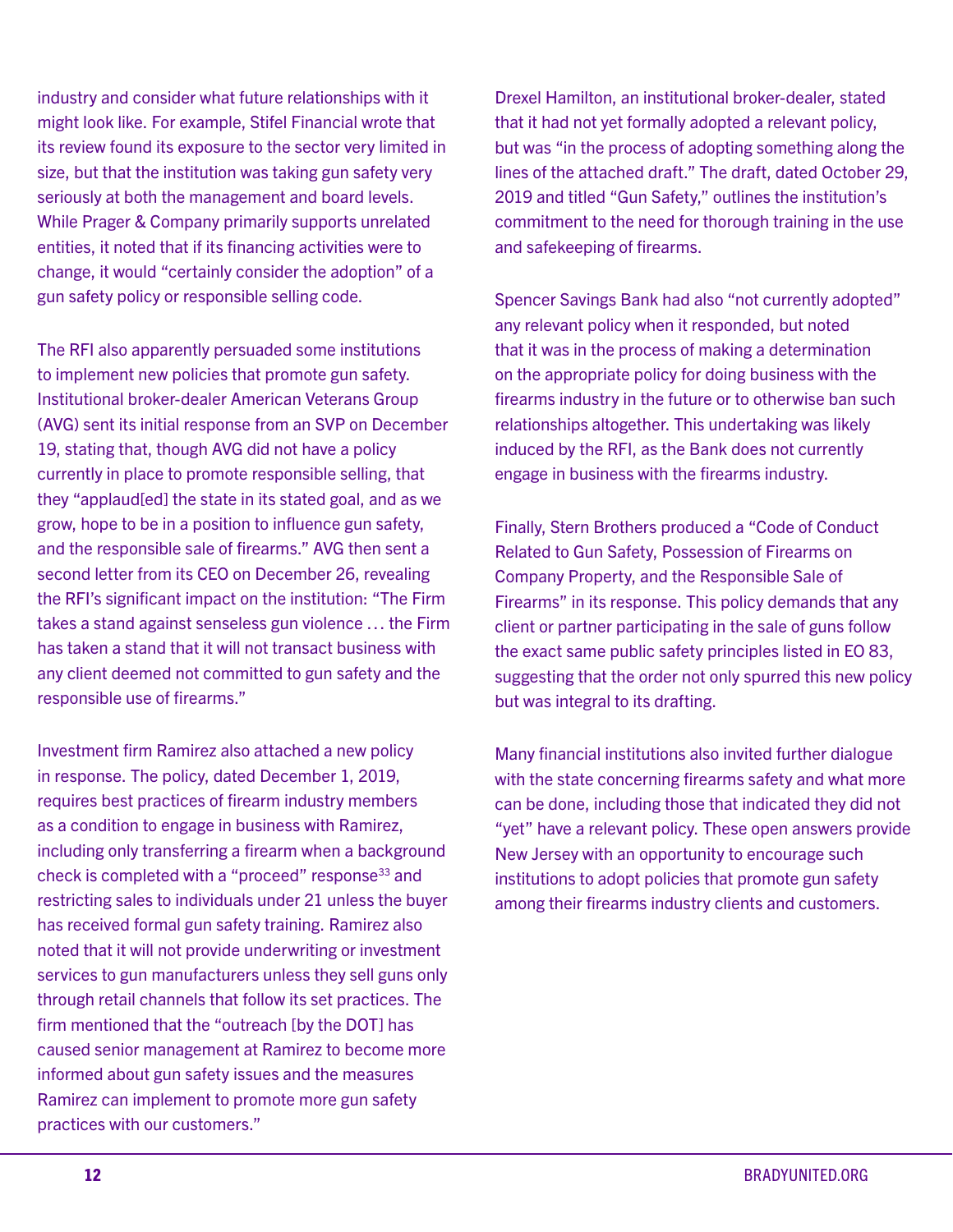### RECOMMENDATIONS FOR EFFECTIVE RESPONSIBLE FIREARMS PROCUREMENT POLICIES

New Jersey's EO 83 advanced the state's goal of promoting gun safety through procurement. The responses to the RFI provide the state with sufficient information to work with when evaluating who to give its business to and how to spend taxpayer dollars responsibly. According to the records reviewed, even just the act of sending the RFIs — long before any decisions might be made regarding which businesses are most aligned with the state's values — promoted gun safety by requiring private entities to evaluate the sufficiency of their policies.

After reviewing these records, Brady makes the following recommendations for New Jersey and other jurisdictions seeking to adopt and promote strong policies to reduce gun violence through their purchasing power and relationships, both of which can be done through executive action.

#### RECOMMENDATIONS FOR NEW JERSEY

• Gather information from the state on its firearms procurement contracts to inform follow-up actions. New Jersey should collect information about all existing firearms procurement contracts, including data on the size and scope of the firearms purchases, the term of the contract, and the duration of the relationship. This information will inform follow-up actions with any noncompliant respondents; it will also allow the state to determine if any vendors did not respond to the RFI and, if so, follow up with a letter demanding a response.

- Engage in the firearm procurement follow-up actions contemplated by the EO. The order contains certain mandates for follow-up action. DPP is instructed to ascertain whether FFL vendor practices adhere to the enumerated public safety principles, which it can do by reviewing the gun industry's responses to the RFI. The DPP is also instructed to determine whether any prospective bid solicitation for firearms or ammunition includes a requirement that each vendor certify adherence to the listed principles prior to any awards. There are several methods through which New Jersey can do so during the procurement process. It can send the same RFI to any future prospective bidders or otherwise integrate the RFI questions into the procurement process (e.g., by requiring answers to the RFI's questions in any invitation to bid or request for proposal). $34$  The state can also conduct a forward-looking prequalification process by gathering applicable information from numerous potential vendors and subsequently limiting future bidding to only those that certify adherence to New Jersey's public safety principles.
- Set clear objectives for future firearm procurements and employ a transparent selection process. Doing so will balance supporting businesses that adhere to the public safety principles and the state's responsibility to spend its taxpayer dollars wisely. For example, New Jersey can decide that it will do business only with industry members that respond in the affirmative to all, or a set substantial percentage of, questions regarding the principles posed in the RFI, and be transparent about its intentions in any invitations for bidding or requests for proposal. The state can then cut ties with industry members who do not meet those criteria — at the expiration of existing contracts, or sooner if permissible — and award contracts to only those vendors meeting the state's objectives. New Jersey can also work adherence to the principles and compliance with firearms laws into its procurement contract provisions. Subject to due process, this would allow the state to terminate any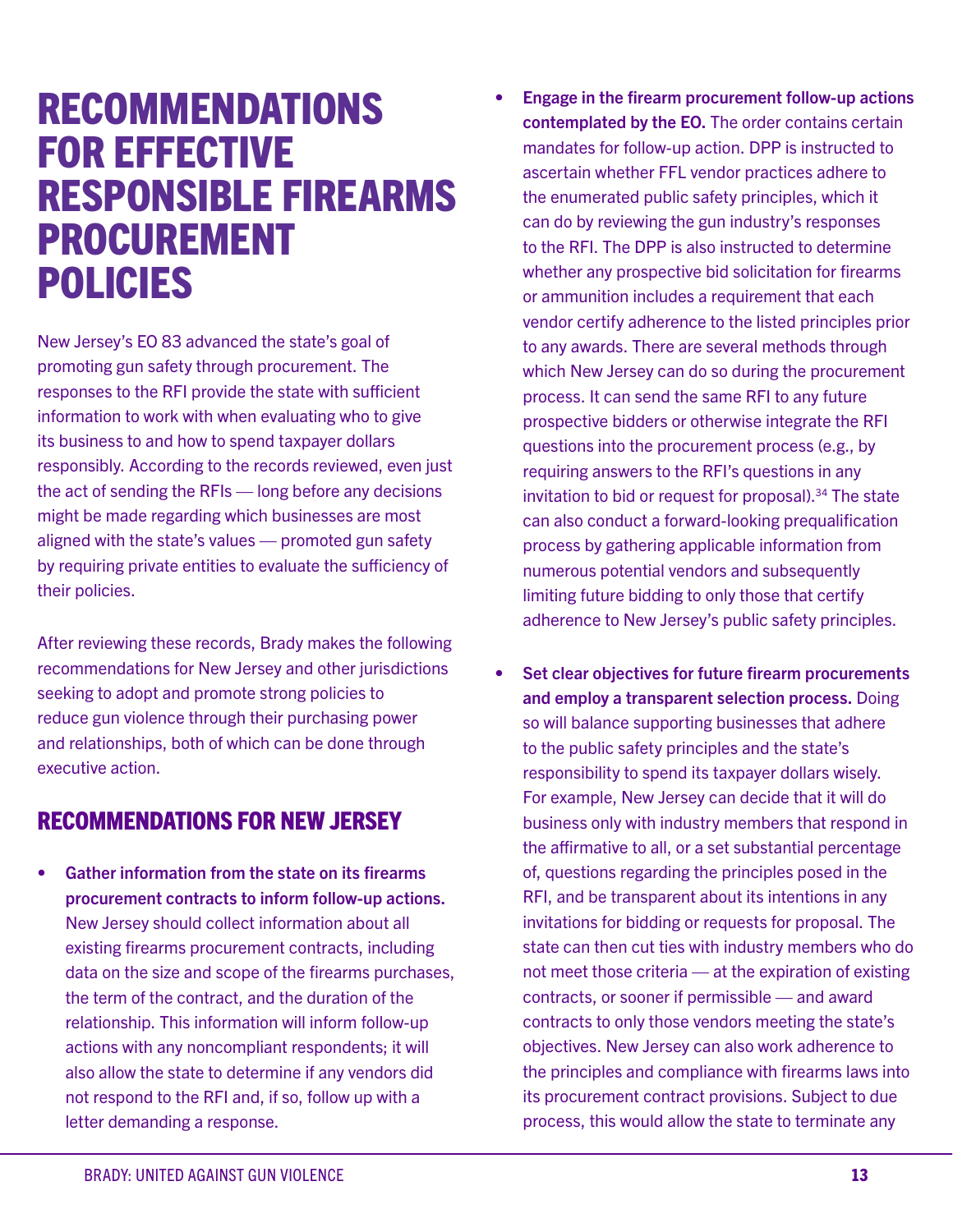contracts with vendors found to be noncompliant.

- Send a second RFI to financial institutions and engage with those that invited dialogue. New Jersey can send RFIs to the same, or a subset of the same, financial institution respondents and compare any changes in responses, particularly for those banks that indicated they did not "yet" have a relevant policy or were otherwise considering adopting relevant policies. Additionally, New Jersey can reach back out to the multiple institutions that showed interest in further dialogue with the state. In this follow up, New Jersey can encourage these institutions to enact strong standards or codes of conduct, using comprehensive policies sent in response to the original RFI as examples of how they can promote gun safety and responsible dealing.
- Score financial institutions' policies and use those scores as a factor when awarding contracts. New Jersey can develop a list of best practices for financial institutions based on its review of the first round of responses, then use this list to grade or score financial institutions on their commitment to gun safety. The state can further use these grades/ scores as a factor when making decisions involving business with financial institutions, and publicize this selection process to the financial industry. By doing so, New Jersey would encourage financial institutions to enact strong gun safety policies because they will be prioritized in business decisions.

#### RECOMMENDATIONS FOR OTHER JURISDICTIONS CONSIDERING FIREARMS PROCUREMENT POLICIES

- Research the sources of crime guns and generate a list of principles that would reduce gun crime in the community. Jurisdictions should develop a clear set of principles — such as the "public safety principles" outlined in New Jersey's EO 83 — that the jurisdiction believes is particularly important for FFLs to adhere to. These can be tailored to address issues specific to the community. For example, if a jurisdiction knows that a substantial number of crime guns recovered within its borders come from FFL theft, it can include the adoption of robust safety and security measures as one of its principles. In addition, jurisdictions can solicit information from many FFLs on their safe business practices to gain a better understanding of what practices are in use by industry members, and use this to add to or modify its set of principles.
- Integrate the set of principles into the procurement process. The jurisdiction can require all prospective firearm vendors and suppliers who participate in future procurements to provide information on those vendors' practices and policies that promote the jurisdiction's set of principles and/or require that any prospective vendor certifies adherence to these principles and provides proof. For example, the city of Toledo, Ohio, implemented a policy requiring all prospective firearms vendors to answer six questions concerning how and to whom they sell weapons before being awarded with a contract.<sup>35</sup> Ensuring adherence to the principles can also be streamlined by implementing a prequalification process for firearms purchases; an "approved vendors list," for example, that limits future participation in bidding and proposals to those vendors that share the jurisdiction's values.<sup>36</sup>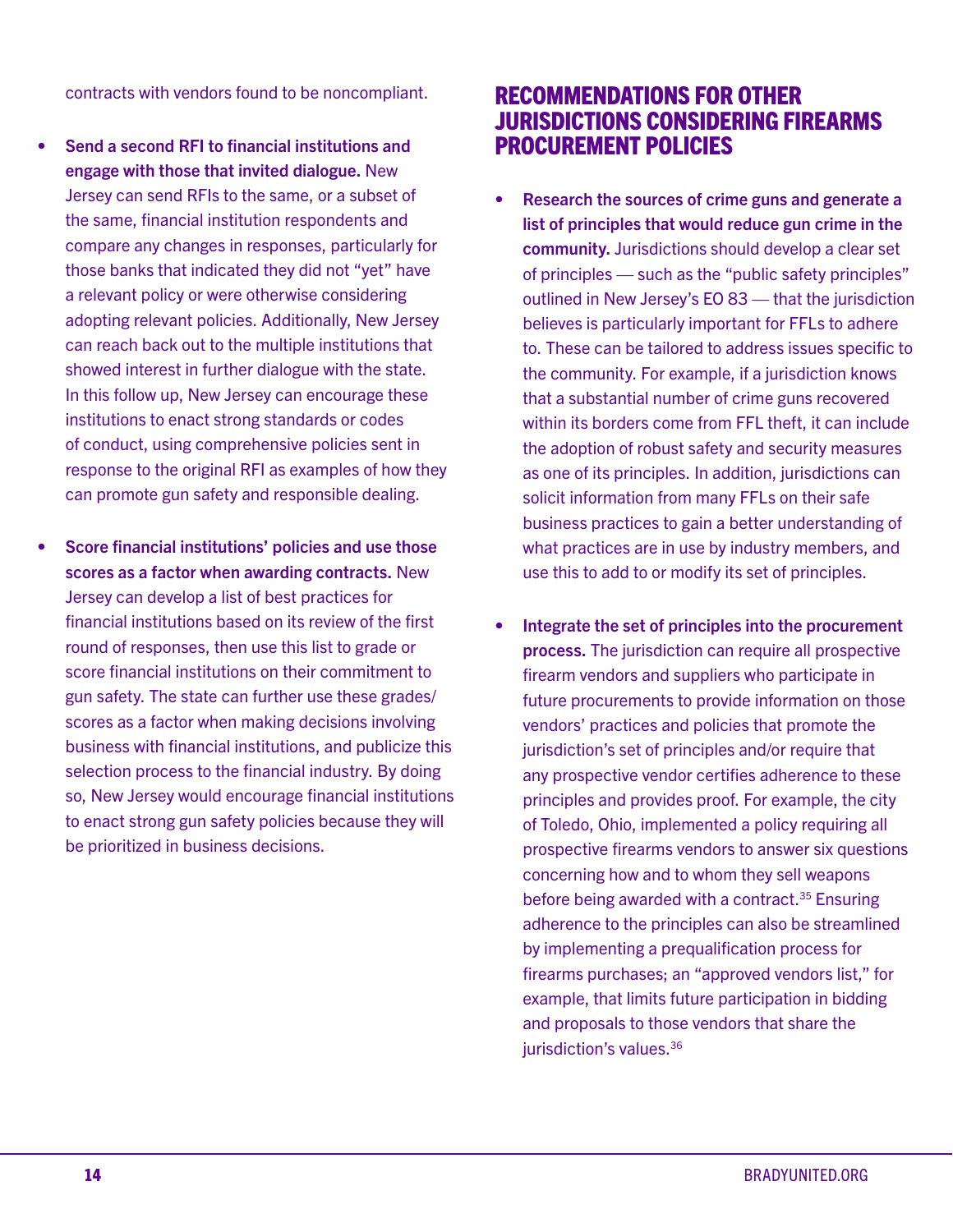- Set clear objectives for future firearm procurement and maintain a transparent selection process. By setting clear objectives — such as doing business with only those industry members that certify adherence to all, or a set substantial percentage of, the jurisdiction's set of principles — and being transparent in any invitations for bidding or requests for proposals about these objectives, the jurisdiction can balance supporting FFLs that promote public safety with its responsibility to spend taxpayer dollars wisely. The jurisdiction can then cut ties with industry members who do not meet those objectives at the expiration of current contracts, or sooner if permissible, and award contracts only to vendors whose responses are deemed as satisfactory under the objectives.
- Incorporate adherence to the principles and other terms into procurement contract provisions. Jurisdictions can integrate adherence to the set principles and other terms that advance the jurisdiction's goals, such as compliance with firearms laws, into the firearm procurement contracts awarded to selected vendors. Subject to due process, this would allow jurisdictions to terminate contracts with vendors found to be noncompliant by law enforcement or otherwise found to have violated the jurisdiction's principles.

#### RECOMMENDATIONS FOR LEVERAGING RELATIONSHIPS WITH FINANCIAL INSTITUTIONS

• Engage with financial institutions regarding the jurisdiction's set of principles. When communicating with financial institutions, such as through an RFI, the jurisdiction should explicitly list the specific principles it values for promoting gun safety. This could incentivize financial institutions to adopt policies dictating firearm industry relationships

that also promote these principles, just as some financial institutions used New Jersey's specific set of principles to draft new organizational guidelines. Jurisdictions can also encourage bank executives to partner with states and localities to expand solutions to the gun violence epidemic outside of the legislative arena.

- Send follow-ups to any institutions that invite further dialogue to encourage adoption of policies. Many institutions demonstrated interest in continuing dialogue with New Jersey in their RFI responses. This can result in follow-up conversations in which the jurisdiction can encourage the institution to enact strong standards or codes of conduct. In addition, after reviewing the first round of responses, the jurisdiction can generate a list of best practices from all institutional policies, which it can pitch to the institutions inviting future correspondence as examples of policies that best promote gun safety and responsible dealing.
- Score financial institutions on their commitment to gun safety and use these factors as a score for future purposes. New Jersey's financial responses contained a variety of policies and codes impacting the gun industry, with some promoting gun safety more directly than others. Interested jurisdictions can use these responses, and/or other publicly available information, to develop a list of best practices for financial institutions, and use this list to grade or score those institutions on their commitment to gun safety. Jurisdictions can then use these grades or scores as a factor when making decisions that involve business with financial institutions, and publicize this selection process to the financial industry, inviting submissions of any new or revised policies. This ensures that the jurisdiction prioritizes giving business to institutions that take gun safety seriously, and incentivizes and rewards policies that demand gun safety from industry clients.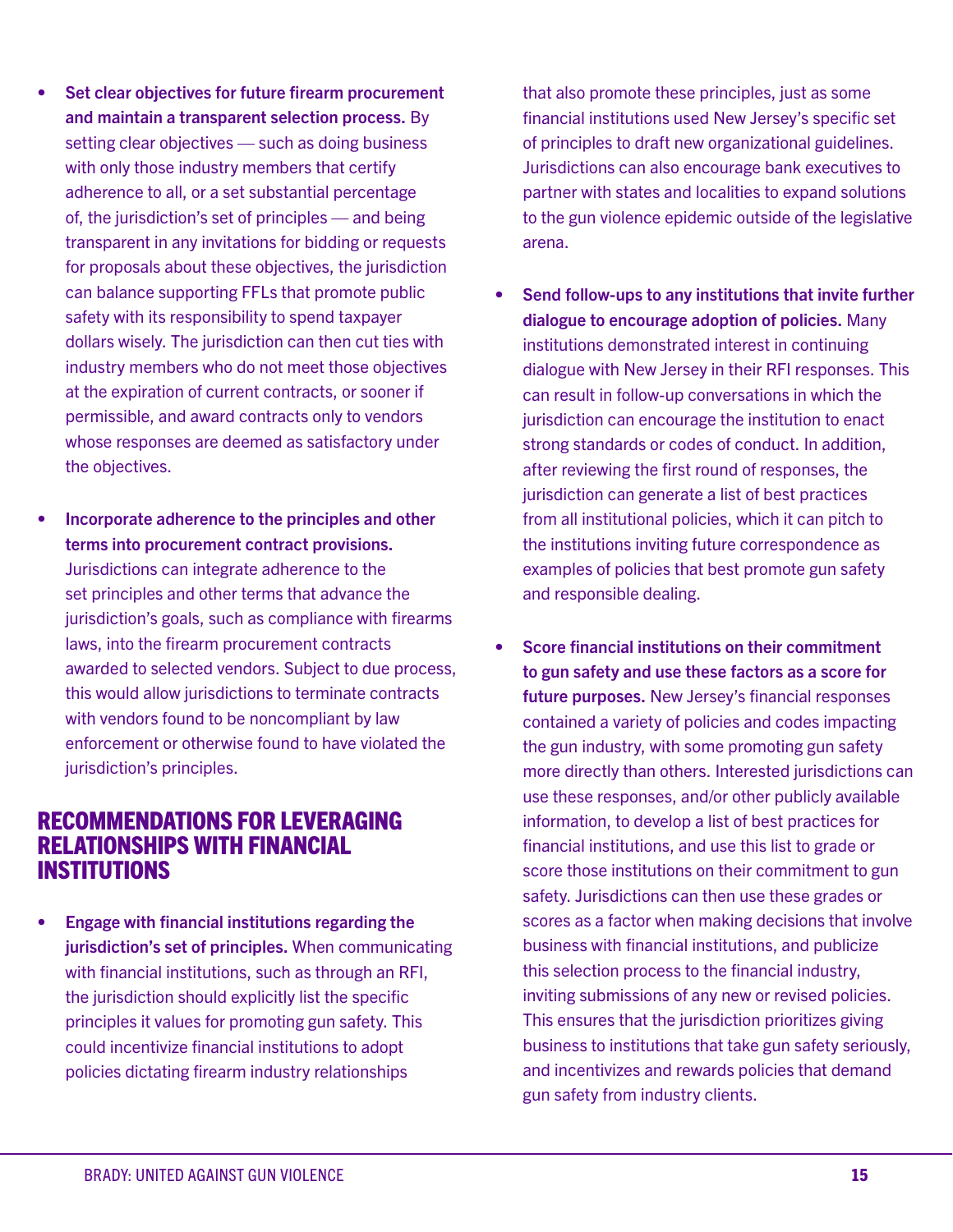### **ENDNOTES**

- 1. Liz Farmer, Procurement Management: How Do States Rank?, GOV. TECH, Feb. 18, 2016, https://www.govtech.com/budget-finance/procurementmanagement-how-do-states-rank.html.
- 2. See id.; see also MINN. GOV'T, New, Online Minnesota Small Business Certification Web Portal Makes It Easier for Small Businesses to Compete for Federal, State, and Local Public Contracts (May 2, 2018), https://mn.gov/ admin/media/news/?id=36-338062; Liz Farmer, How State Procurement Offices are Learning to Buy Better, GOVERNING, June 17, 2019, https:// www.governing.com/archive/gov-procurement-governing-institute-report. html.
- 3. See, e.g., Liz Farmer, Procurement Management: How Do States Rank?, GOV. TECH, Feb. 18, 2016.
- 4. ATF, Commerce in Firearms in the United States 2 (Feb. 2000) (hereinafter "ATF, CIF").
- 5. See ATF, Following the Gun; Enforcing Federal Laws Against Firearms Traffickers 12, 41 (June 2000) (hereinafter "ATF, FTG"). "Licensed dealers, including pawnbrokers, have access to a large volume of firearms, so a corrupt licensed dealer can illegally divert large numbers of firearms." Id. at 12. Indeed, "[a]ll investigations involving FFL traffickers were associated with by far the highest average number of guns per investigation, over 350." Id. at 41.
- 6. Notably, the "actual purchaser" does not have to be prohibited for such a transaction to count as a straw purchase. Abramski v. United States, 573 U.S. 169, 172 (2014).
- 7. ATF, FTG, supra n. 4, at 14 (for example, ATF noted that the analyzed FFL-involved trafficking investigations summarized in this report often included multiple firearms trafficking channels, including straw purchasers and unlicensed sellers).

8. Id. at 11.

- 9. Id. at 15. In the FTG investigations, when irresponsible FFLs worked with other types of traffickers, the average number of guns diverted per investigation increased dramatically when compared to investigations of straw purchasers and unlicensed sellers that did not involve conspiracy with a corrupt FFL.
- 10. See, e.g., Betsy Woodruff Swan, Gun Store Robberies Alarm Law Enforcement Officials, POLITICO (June 23, 2020), https://www.politico.com/ news/2020/06/23/gun-store-robberies-law-enforcement-336104 ("The firearms industry opposes proposals for stricter security requirements as too onerous, according to Lawrence Keane, top lobbyist for the National Shooting Sports Federation."); see also NRA-ILA, California: Senate Appropriaons Committee Passes Anti-Gun Bills, May 28, 2017, https:// www.nraila.org/articles/20170528/california-senate-appropriations-committee-passes-anti-gun-bills ("SB 464, sponsored by Senator Jerry Hill (D-13) would increase the storage and security requirements of all firearms in the inventory of a licensed firearms dealer. California already has some of the strictest laws in the country regarding how dealers must store and secure firearms. This bill simply places more costs and mandates on law-abiding business owners.").
- 11. ATF, CIF, supra n.3, at 19, n.29.
- 12. See ATF, Guide to Investigating Illegal Firearms Trafficking 77 (1997), https://www.ojp.gov/pdffiles1/Digitization/173151NCJRS.pdf.
- 13. ATF, Learn about Firearms Safety and Security (Apr. 26, 2018), https:// www.atf.gov/firearms/learn-about-firearms-safety-and-security.
- 14. Between 2012 and 2016, ATF recorded ten stolen guns from New Jersey FFLs, which are required to install alarm systems and implement internal security and safe storage measures for all guns on their premises.# In the same timeframe, Vermont – which has fewer FFLs but no safety requirements – ATF recorded 90 guns stolen from those FFLs (and Maryland FFLs, of which there are twice as many as in New Jersey, reported 354). Compare ATF, Federal Firearms Licensee (FFL) Theft/Loss Report 2012 Summary – 2016 Summary, available at https://www.atf.gov/resource-center/data-statistics.
- 15. See, e.g., Daniel W. Webster et al., Temporal Association between Federal Gun Laws and the Diversion of Guns to Criminals in Milwaukee, 89 J. Urban Health 87 (2012) (hereinafter "Webster et al., Temporal Association"). Specifically, when the top source FFL responsible for selling twothirds of guns recovered in Milwaukee with a short time-to-crime decided to stop selling a particular gun popular in crime, the following 14-month period during which this policy was in place was associated with a 68% reduction in the diversion of guns to criminals from that FFL, and a 44% decrease in the flow of all new guns trafficked into Milwaukee. Id.
- 16. U.S. CONF. OF MAYORS, Using Purchasing Power of Cities to Promote Better Gun Policies (2019), https://www.usmayors.org/the-conference/ resolutions/?category=a0D4N00000FD0m9UAD&meeting=87th%20 Annual%20Meeting.
- 17. In fact, the U.S. Conference of Mayors has passed a resolution encouraging the use of cities' purchasing power to promote better gun policies as a way to advance public safety without violating preemption laws. U.S. CONF. OF MAYORS, Using Purchasing Power of Cities to Promote Better Gun Policies (2019), https://www.usmayors.org/the-conference/ resolutions/?category=a0D4N00000FD0m9UAD&meeting=87th%20 Annual%20Meeting.
- 18. See, e.g., Benji Nguyen et al., Risky Business: Bank Loans to Local Governments, STANFORD INST. FOR ECON. POL'Y RESEARCH 2 (Aug. 2017), https://drive.google.com/file/d/1WY0fCQQ9pwzLDuxXWXPHL81zcuWSv\_ hG/view.
- 19. Mayra Rodriguez Valladares, State Legislatures Can Pressure Banks to Cut Ties with the Firearms Industry, FORBES, Aug. 25, 2019, https:// www.forbes.com/sites/mayrarodriguezvalladares/2019/08/25/statelegislatures-can-pressure-banks-to-cut-ties-with-the-firearms-industry/?sh=446ce08a5f4d.
- 20. See Lydia Beyoud & Nushin Huq, Texas Puts Banks in Tight Spot with New Law Backing Gunmakers, BLOOMBERG LAW, Sept. 1, 2021, https:// news.bloomberglaw.com/banking-law/texas-puts-banks-in-tight-spotwith-new-law-backing-gunmakers.
- 21. See, e.g., Danielle Moran & Amanda Albright, Bank of America, Citi Risk Hit to Their Texas Businesses over Gun Policies, BLOOMBERG, Apr. 28, 2021, https://www.bloomberg.com/news/articles/2021-04-28/bofa-citirisk-hit-to-business-in-texas-over-gun-policies.
- 22. See Tiffany Hsu, Citigroup Sets Restrictions on Gun Sales by Business Partners, N.Y. TIMES (Mar. 22, 2018), https://www.nytimes.com/2018/03/22/ business/citigroup-gun-control-policy.html?login=email&auth=login-email.
- 23. See Tiffany Hsu, Bank of America to Stop Financing Makers of Military-Style Guns, N.Y. TIMES (Apr. 10, 2018), https://www.nytimes. com/2018/04/10/business/bank-of-america-guns.html.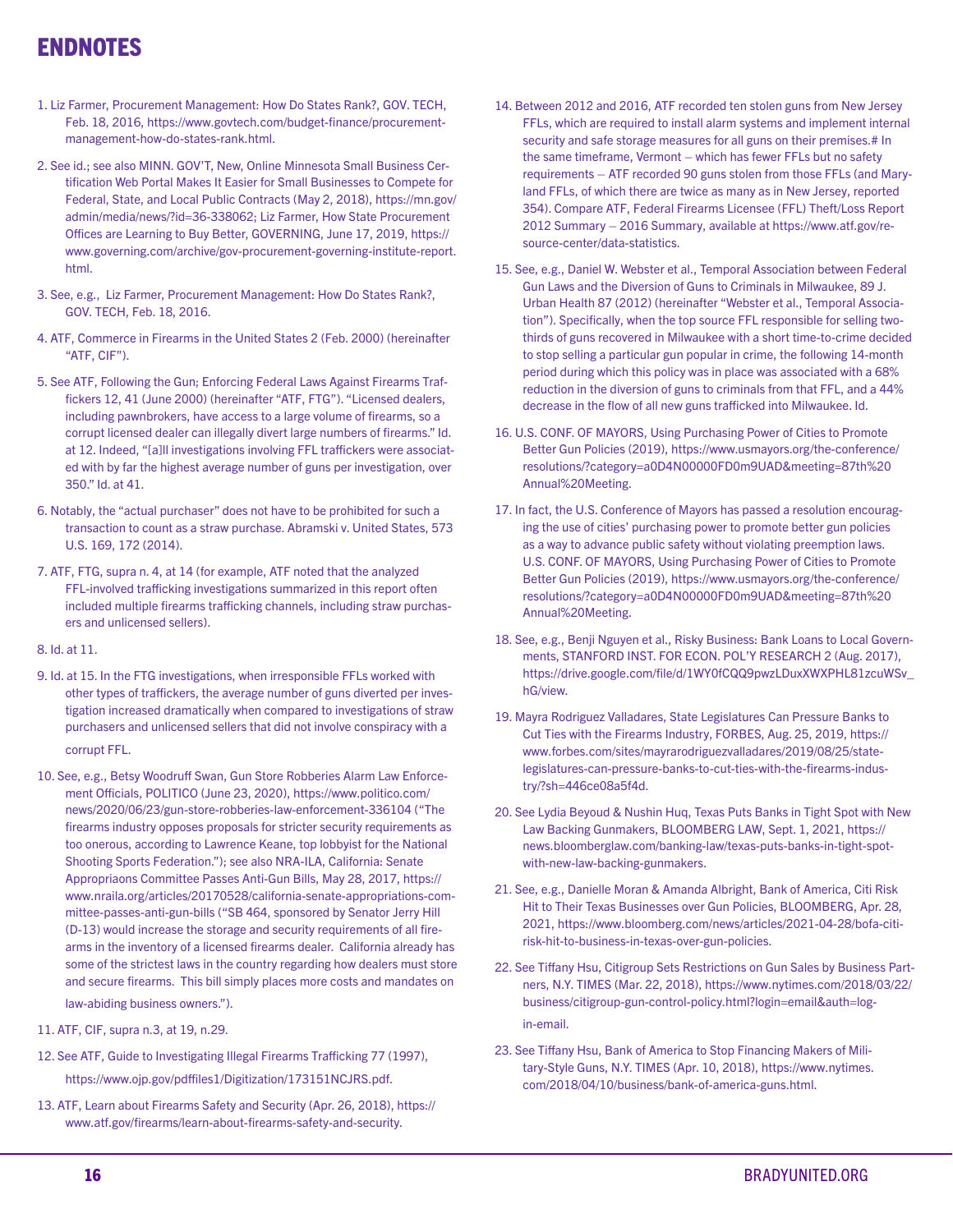24. See Amanda Albright & Danielle Moran, JPMorgan's Texas Muni Work Becomes Latest Culture War Fallout, BLOOMBERG, Sept. 30, 2021, https:// www.bloomberg.com/news/articles/2021-09-30/jpmorgan-says-texasgun-law-blocks-bank-from-muni-bond-deals.

25. See id.

- 26. Michael Aron, Murphy Uses State Pocketbook as Weapon in Gun Safety Campaign, NJ SPOTLIGHT NEWS, Sept. 10, 2019, https://www.njspotlight.com/news/video/gun-vendors-selling-to-nj-must-follow-rules-underorder/.
- 27. N.J. Exec. Order No. 83 (2019), https://nj.gov/infobank/eo/056murphy/pdf/ EO-83.pdf.
- 28. N.J. GOV'T, Governor Murphy Signs Landmark Executive Order on Gun Safety (Sept. 10, 2019), https://www.nj.gov/governor/news/ news/562019/20190910b.shtml.
- 29. Including the directives described, EO 83 also directed the Commissioner of the Department of Banking and Insurance to take all appropriate action to prohibit or limit the sale, procurement, marketing or distribution of insurance products that may serve to encourage the improper use of firearms.
- 30. Specifically, the Order states that adherence to "public safety principles related to firearms" includes but is not limited to: (a) for retail dealers, that such dealers have policies to prevent, detect, and screen for the transfer of firearms to straw purchasers or firearms traffickers; to protect against theft; to train employees and have reasonable employment policies designed to ensure maximum compliance with the law; and to assist law enforcement in the investigation and prevention of criminal access to guns; and (b) for manufacturers, that they have standards for retail dealers authorized to sell the company's firearms that induce those dealers to adopt the principles listed in (a). Id.
- 31. See U.S. DEP'T OF JUST., OFF. OF INSPECTOR GEN., A Review of ATF's Operation Fast and Furious and Related Matters 19 (2012), https://oig. justice.gov/reports/2012/s1209.pdf ("ATF has identified circumstances that it considers indicative of straw purchasing and gun trafficking. These include the following:... sales paid for in cash…").
- 32. DOT Financial Institution production at 81–82 (hereinafter "DOT production"). In engaging with manufacturers, BlackRock inquired: What is your strategy and process for managing the reputational, financial, and litigation risk associated with manufacturing civilian firearms?; How do you assess the financial, reputational and litigation risk of the various aspects of your product lines and how each of those products is distributed?; What steps do you take to support the safe and responsible use of your products?; How do you determine where you will allow your products to be distributed? (Do your distribution channels include private sales? Do you require distributors to disclose to you warnings received by [ATF]? Do you monitor whether distributors and retailers of your products have a high volume of their guns identified as having been used in crimes?); What strategies do you employ to monitor how your products are being sold? (Do you require retailers to certify that they do background checks? Do you require training of retailer staffs? Do you have a process in place to flag orders of unusual size or identify patterns of disproportionate sales?); and Are you investing in Research & Development to promote the safety of your products (e.g., effective trigger locking technology)? What is your strategy in this area?

In engaging with retailers, BlackRock inquired: What types of firearms do you currently sell? And what share of your revenue and profit do they rep-

resent?; What is your strategy to manage the reputational, financial and litigation risk associated with selling these products?; What are your policies and practices for determining to whom you will sell firearms? (Do you set age limits? Require background checks and what is the rigor of those checks?); What steps do you take to ensure compliance with relevant laws regarding who may or may not purchase firearms? (e.g., prohibiting felons or domestic abuse offenders from purchasing; sales to minors of certain products; training provided to employees so that they comply with applicable laws and regulations.); What licensing do you have for your gun sales?; What other strategies do you employ to prevent the potential misuse of firearms you sell? (e.g., limits on bulk purchases, preventing straw purchases.) How do you assess the reputational, financial and litigation risk of such misuse for your business?; and What steps do you take to support and promote gun safety education at the point of sale?

- 33. Under 18 U.S.C. § 922(t)(1), if an FFL who has initiated a background check has not been notified within three business days that the sale would violate federal or state laws, the dealer may proceed with the sale by default.
- 34. For example, the city of Toledo implemented a new procurement policy requiring prospective firearm vendors to answer six questions dealing with how and to whom they sell weapons before entering into a contract; if the vendor cannot answer appropriately, Toledo will take its business elsewhere. See, e.g., Toledo Mayor, Police Chief Says the City Will Only Buy Weapons, Ammunition from "Responsible" Companies in the Wake of the Country's Latest Mass Shooting, WTOL11, Oct. 30, 2018, https:// www.wtol.com/article/news/local/toledo-mayor-police-chief-says-the-citywill-only-buy-weapons-ammunition-from-responsible-companies-in-thewake-of-the-countrys-latest-mass-shooting/512-0e49400e-669d-40a3- 899d-134a7f560e3d.
- 35. The policy also states that if the vendor does not answer appropriately, Toledo will take its business elsewhere. See, e.g., Toledo Mayor, Police Chief Says the City Will Only Buy Weapons, Ammunition from "Responsible" Companies in the Wake of the Country's Latest Mass Shooting, WTOL11 (Oct. 30, 2018).
- 36. The State could also consider developing an online portal where firearm industry members can apply for a "public safety principle" certification. Minnesota has an online portal where small businesses can apply for minority certifications with the goal of eliminating confusing additional paperwork. See Liz Farmer, Procurement Management: How Do States Rank?, GOVTECH, Feb. 19, 2016, https://www.govtech.com/state/Procurement-Management-How-Do-States-Rank.html.